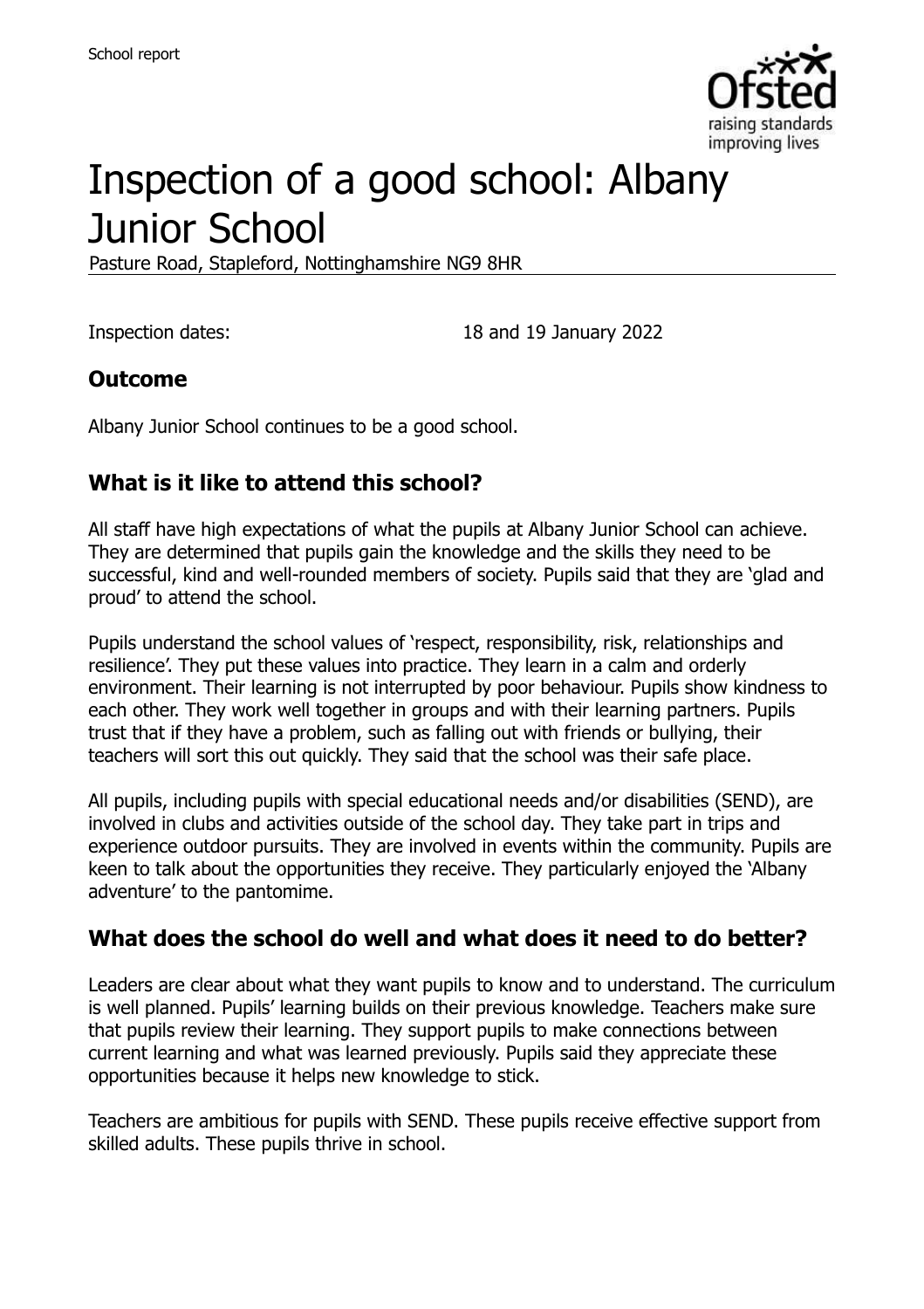

Reading is a high priority. The love of reading is widely promoted. Pupils have access to high-quality texts. Leaders ensure that pupils have easy access to books. Every pupil is given the opportunity to be a member of the local library. Pupils said that they enjoy reading. They value reading 'exciting books'.

Many pupils enter the school having fallen behind in reading. Leaders work closely with the local infant school to identify pupils who need extra help. Pupils continue to learn phonics. This approach is not as systematic as it could be. For example, some reading books are not well matched to the sounds pupils are learning. Leaders are in the process of implementing a more systematic approach to the teaching of phonics. They are determined to ensure that all pupils become confident and capable readers.

The personal, social and health education curriculum helps pupils to learn how to keep safe and healthy. For example, pupils know how to protect themselves from some of the dangers when online. Pupil groups, such as the school council, mental health champions and rights-respecting school ambassadors, take their roles and responsibilities seriously. They are keen to promote fairness and equality. Members of the community are invited into school to share their career journeys. They inspire pupils and help raise their aspirations for their next steps.

Teachers have good subject knowledge. They present information clearly. Teachers make sure that pupils learn subject-specific words. They support pupils to build their confidence to use technical and precise language. For example, in mathematics and science, they use subject vocabulary to explain their ideas accurately.

Leaders are motivated to ensure that pupils receive the very best education possible. They want to improve the life chances of the pupils in their care. All staff are part of this mission. Staff are proud of their work and the school.

#### **Safeguarding**

The arrangements for safeguarding are effective.

There is a strong safeguarding culture. Staff understand that they are all responsible to ensure that pupils are happy, healthy and safe. Pupils said that they trust their teachers and feel comfortable talking to them about things that may be troubling them. Equally, parents trust that the school will offer help should it be needed. Leaders make sure that vulnerable pupils receive effective and timely support.

The school's single central record of staff is well maintained. Appropriate recruitment processes are in place.

## **What does the school need to do to improve?**

# **(Information for the school and appropriate authority)**

■ The phonics programme is not well structured. Some books are not sufficiently well matched to the sounds pupils are learning. This means that early readers do not read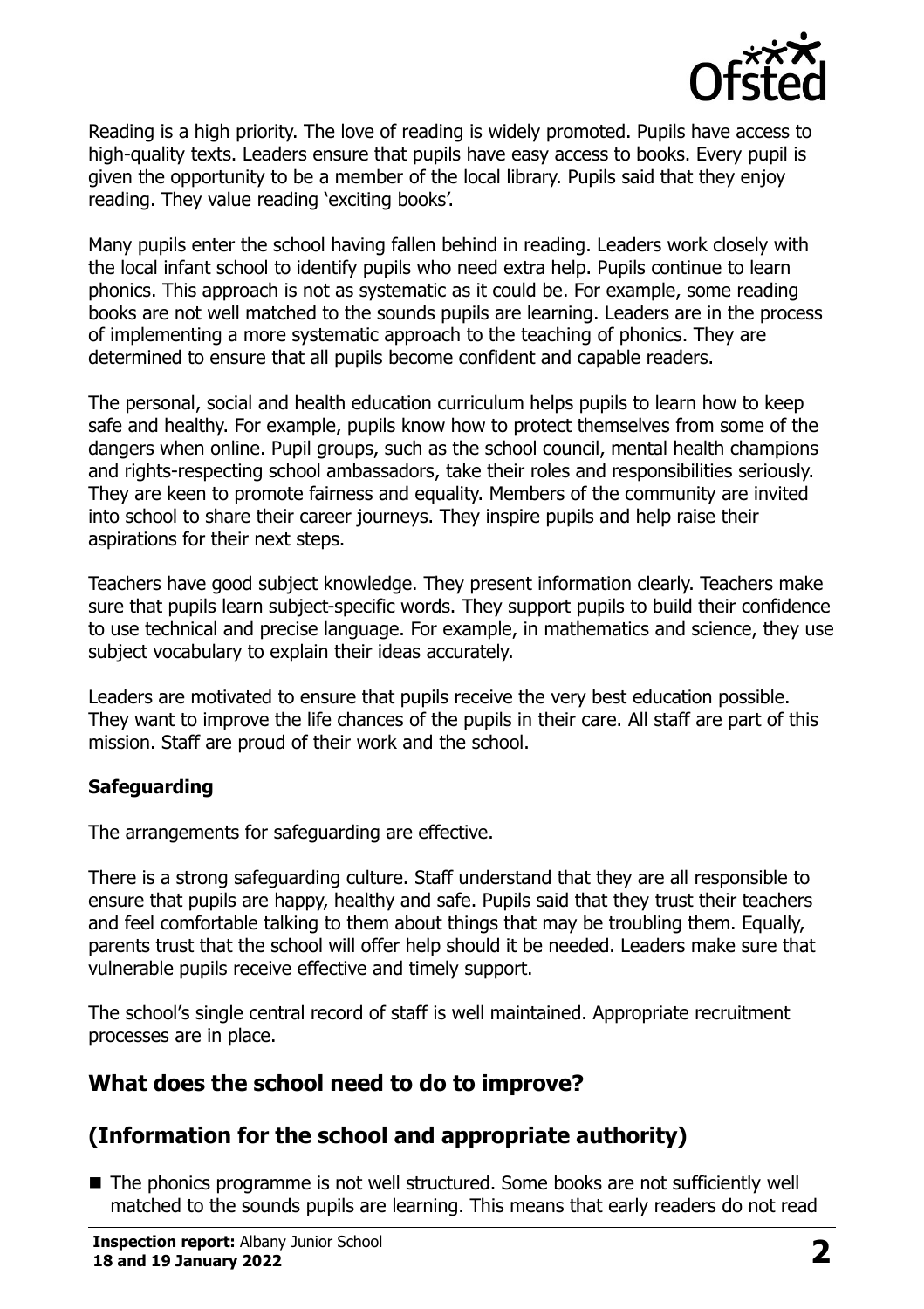

fluently as quickly as they could. Leaders must continue to implement a structured phonics programme and ensure that pupils become confident and capable readers.

# **Background**

When we have judged a school to be good, we will then normally go into the school about once every four years to confirm that the school remains good. This is called a section 8 inspection of a good or outstanding school, because it is carried out under section 8 of the Education Act 2005. We do not give graded judgements on a section 8 inspection. However, if we find evidence that a school would now receive a higher or lower grade, then the next inspection will be a section 5 inspection. Usually this is within one to two years of the date of the section 8 inspection. If we have serious concerns about safeguarding, behaviour or the quality of education, we will deem the section 8 inspection as a section 5 inspection immediately.

This is the first section 8 inspection since we judged the school to be good in October 2016.

## **How can I feed back my views?**

You can use [Ofsted Parent View](https://parentview.ofsted.gov.uk/) to give Ofsted your opinion on your child's school, or to find out what other parents and carers think. We use information from Ofsted Parent View when deciding which schools to inspect, when to inspect them and as part of their inspection.

The Department for Education has further [guidance](http://www.gov.uk/complain-about-school) on how to complain about a school.

If you are the school and you are not happy with the inspection or the report, you can [complain to Ofsted.](https://www.gov.uk/complain-ofsted-report)

# **Further information**

You can search for [published performance information](http://www.compare-school-performance.service.gov.uk/) about the school.

In the report, '[disadvantaged pupils](http://www.gov.uk/guidance/pupil-premium-information-for-schools-and-alternative-provision-settings)' refers to those pupils who attract government pupil premium funding: pupils claiming free school meals at any point in the last six years and pupils in care or who left care through adoption or another formal route.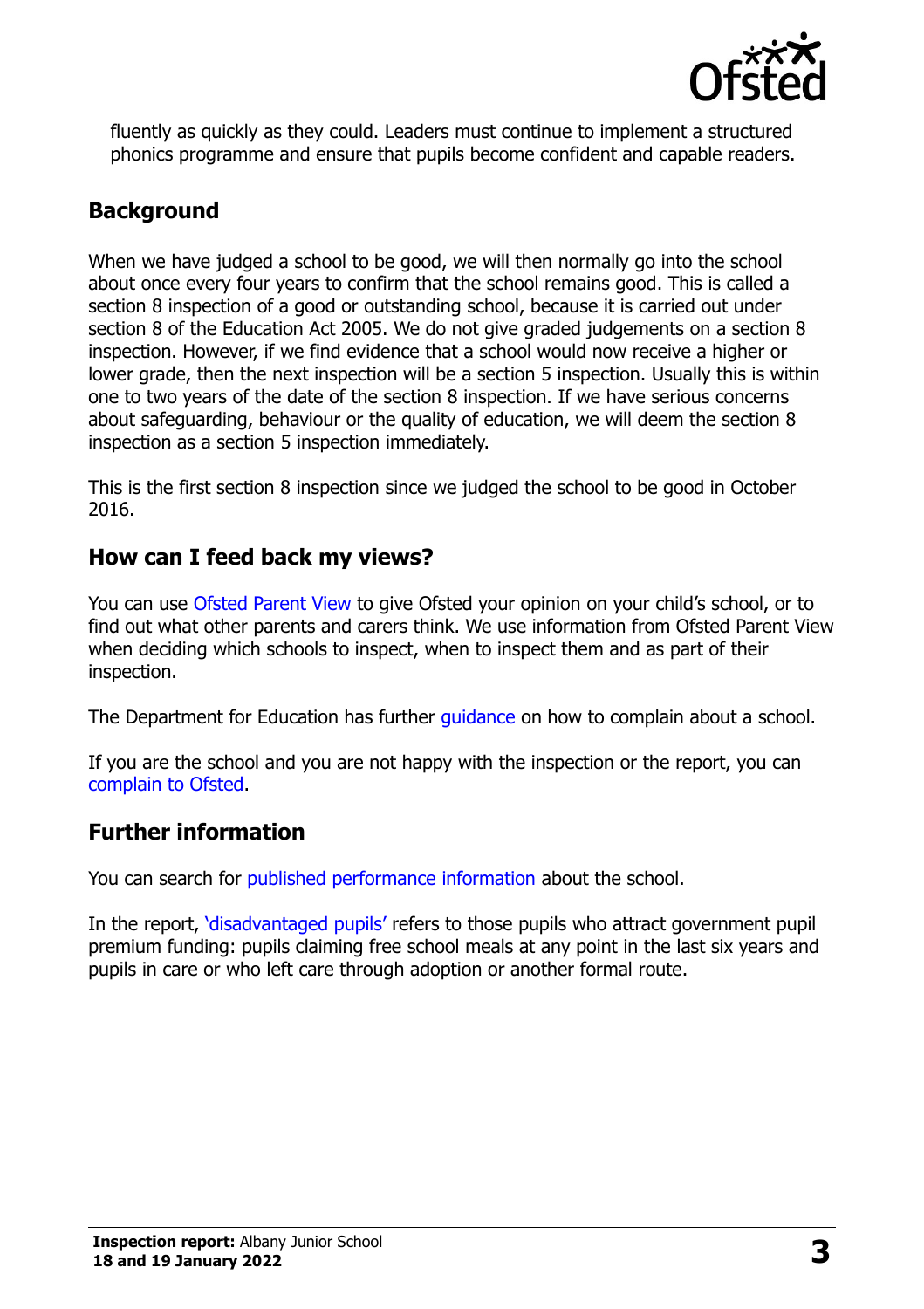

# **School details**

| Unique reference number             | 122546                                                               |
|-------------------------------------|----------------------------------------------------------------------|
| <b>Local authority</b>              | Nottinghamshire County Council                                       |
| <b>Inspection number</b>            | 10211578                                                             |
| <b>Type of school</b>               | <b>Junior</b>                                                        |
| <b>School category</b>              | Community school                                                     |
| Age range of pupils                 | 7 to 11                                                              |
| <b>Gender of pupils</b>             | Mixed                                                                |
| Number of pupils on the school roll | 189                                                                  |
| <b>Appropriate authority</b>        | The governing body                                                   |
| <b>Chair of governing body</b>      | Gemma Marshall                                                       |
| <b>Headteacher</b>                  | Laura Goffin                                                         |
| Website                             | www.albanyjunior.co.uk/                                              |
| Date of previous inspection         | 19 and 20 October 2016, under section 5 of<br>the Education Act 2005 |

## **Information about this school**

■ The current headteacher took up the post in September 2021.

## **Information about this inspection**

- This was the first routine inspection the school received since the COVID-19 pandemic began. The inspector discussed the impact of the pandemic with leaders and has taken that into account in their evaluation of the school.
- The inspector met with the headteacher and other senior leaders to discuss their evaluation of the quality of education. She met with the chair of governors and two members of the governing body.
- The inspector carried out deep dives in reading, science and mathematics. For each deep dive, the inspector met with subject leaders, looked at the curriculum plans, visited lessons, spoke to teachers and pupils and looked at samples of pupils' work. She heard pupils read.
- The inspector met with the designated safeguarding leads to discuss the actions taken to keep children safe. She reviewed a range of documents, including the school's single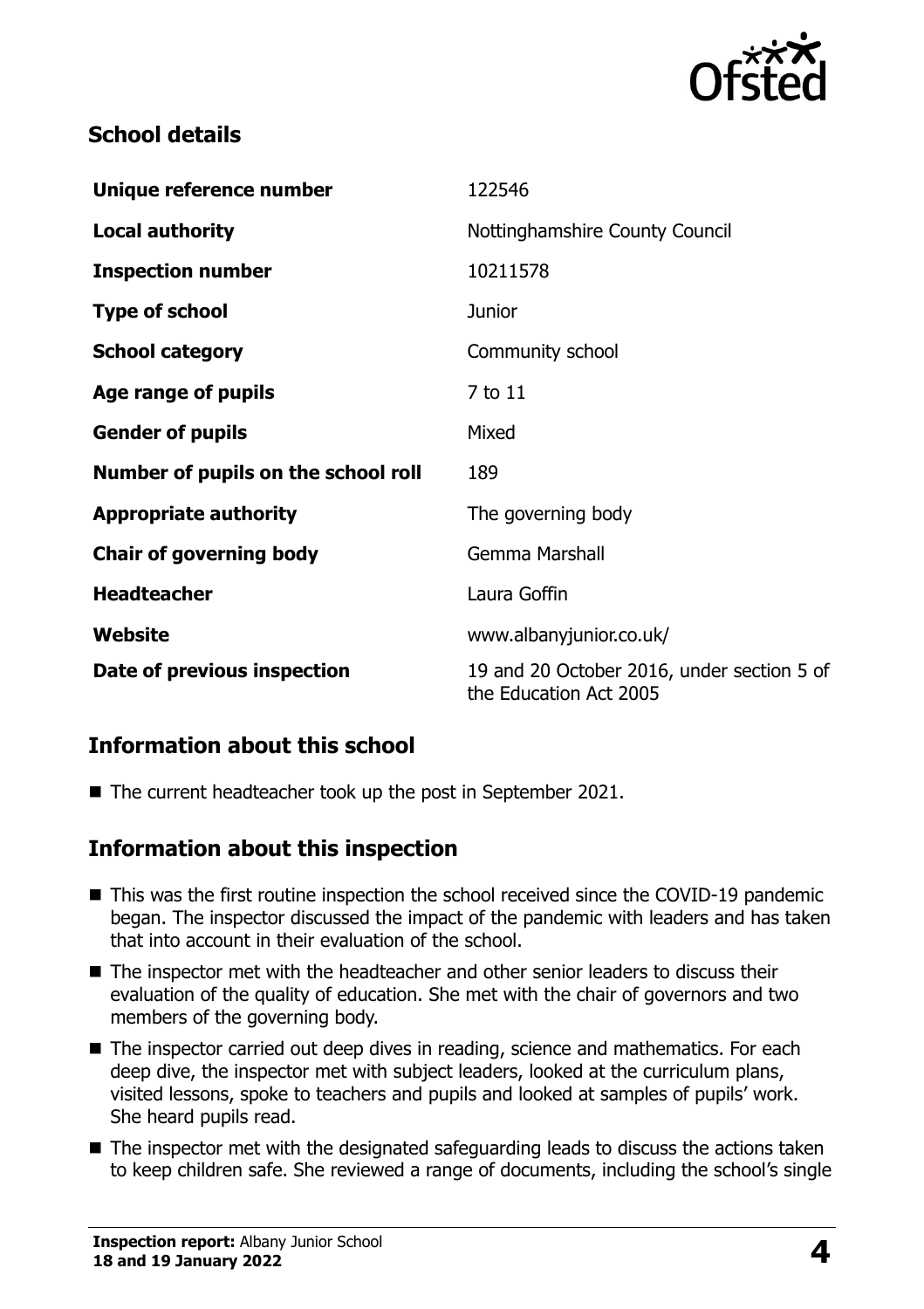

central record of staff. She looked at information about the actions taken to protect the most vulnerable pupils.

■ The views of 11 members of staff were considered. The 42 responses to Ofsted Parent View were taken into account.

#### **Inspection team**

Jayne Ashman, lead inspector **Her Majesty's Inspector**